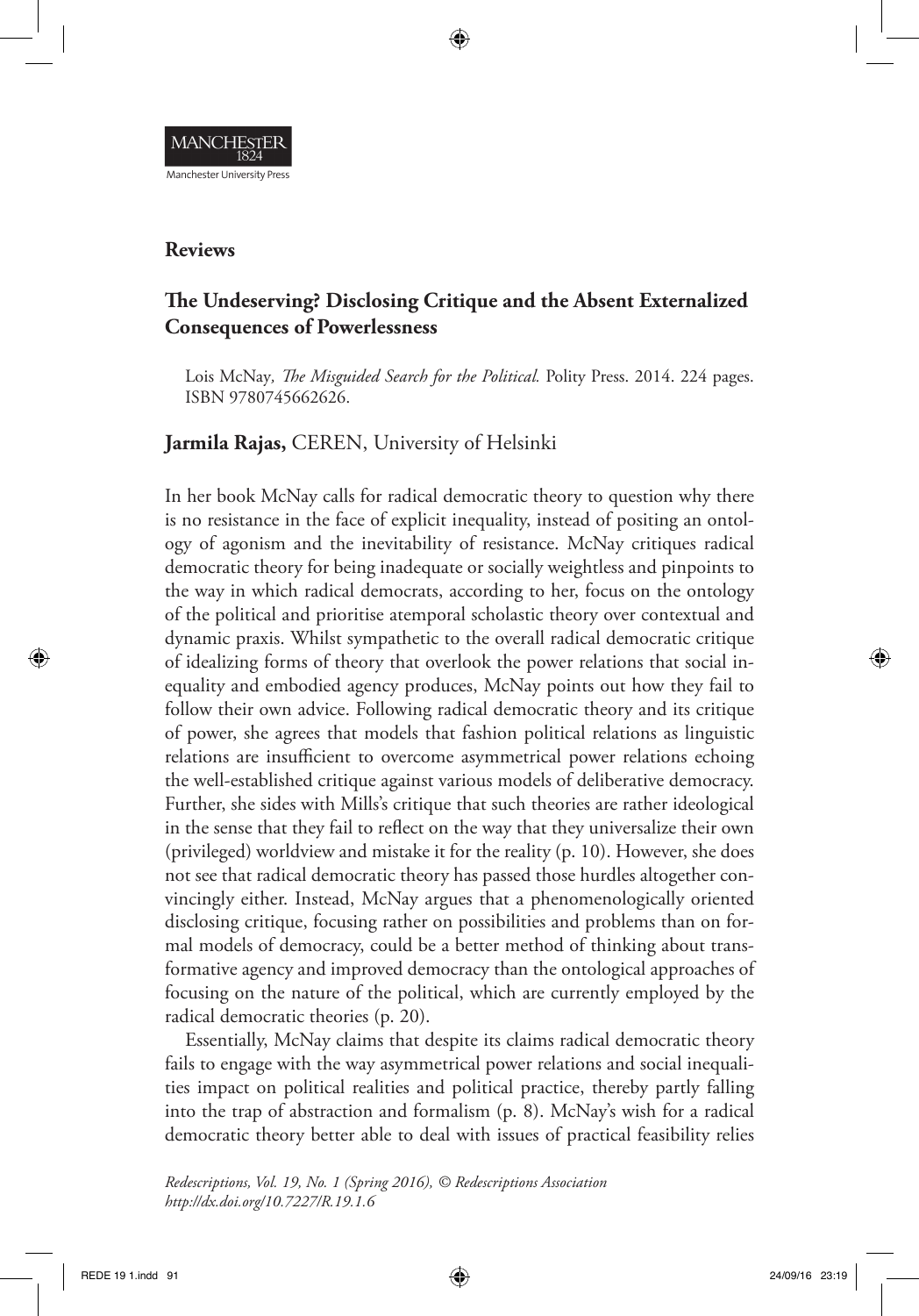#### *Reviews*

on the ability of the phenomenology of political agency and negative social experience of subordination to provide depth to (radical) democratic accounts of democratic practice. According to McNay, radical democrats fail to engage with the actual practice of politics, and, thereby, with the way structurally produced negative experiences (potentially leading, for example, to internalized powerlessness, disengagement from politics etc.) impact on political agency and its effectiveness. This leads radical democrats to produce democratic models, which prioritise the political realm over the social realm, in a way that makes them socially weightless and leaves a huge theoretical gap between the models and the actually socially conditioned existence of the objects of its theories. "In its disregard of social relations, this stark 'politicism' fails to do justice to the complexity of structural causation in capitalism and cannot therefore conceptualize 'dialectically entwined sources of power asymmetry in contemporary society'" (p. 15). That is, according to McNay, radical democratic theories fail to address problems related to actual inequalities of political agency and participation as well as their effect on democratic practice despite their aim of doing just that.

◈

Firstly, when addressing issues causing social weightlessness in radical democratic theories, McNay claims that, in spite of its own critique of communicative democratic models, radical democrats turn democracy into an indeterminate relational negotiation of meaning by modelling political action according to linguistic dynamics. This linguistic universalism, whilst attractive as a model, fails to account for forms of power and inequality that are more internalized and structural, i.e. unexpressed and inexpressible (p. 35), than matters of agonistic debate, such as an experience of chronic deprivation or a lack of symbolic resources to participate in the debate to start with. Secondly, McNay attacks the deployment of ontologies of abundance by radical democratic theory as being insufficient for dealing with structural inequality. That is, following the analysis of radical democratic theories as purporting either an ontology of abundance or an ontology of lack, in which ontologies of abundance lead to models of democracy that envision strategies of pluralisation and flux as radical enough to produce enhanced democracy, McNay critiques these models of producing a "one-sided, glamorized account of mobile agency that downplays fixity and stultification...that may accompany persistent deprivation and inequality" (p. 19). The emphasis on notions of flux, contestation and plurality assumes "that social existence is straightforwardly amenable to challenge and transformation," which according to McNay is not necessarily the case as "[m] any aspects of social existence, particularly those related to structurally generated inequalities of class, race and gender, are deeply entrenched and systematically reproduced in a relatively predictable fashion" (p. 14).

92 McNay points out that the irony of a non-elitist starting point, i.e. assuming fundamental equality and universal capacity for political agency, is that

⊕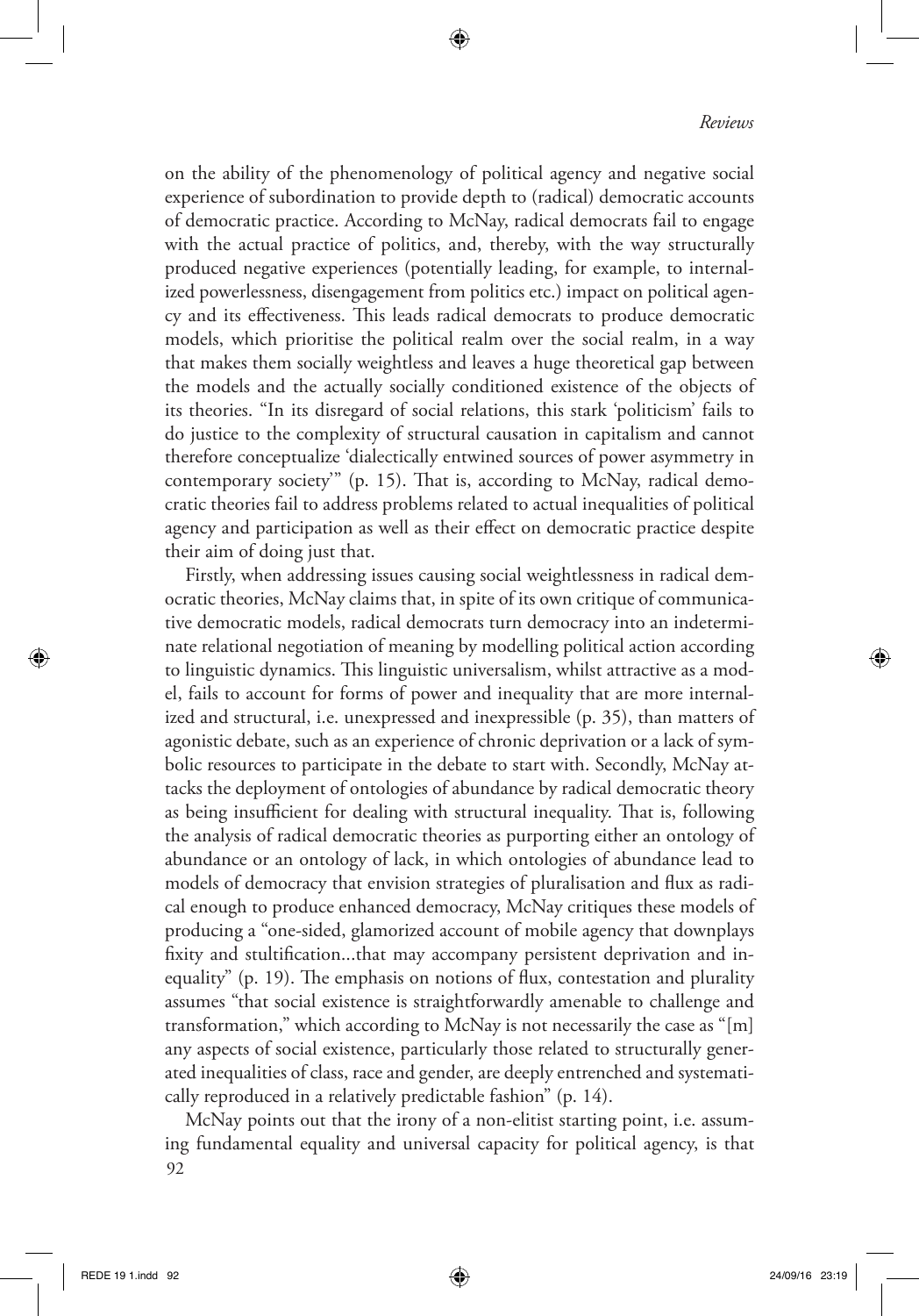#### Redescriptions *19/1*

such a theory often fails to sufficiently analyse the barriers to political participation faced by marginalized and powerless groups. According to McNay this leads to not engaging with how to "realize equality in conditions of social inequality," as she formulates quoting Deranty and Renaut. In contrast to the more abstract models, McNay suggests that radical democratic theory should employ a notion of embodied political agency with habitus, which takes into account "the negative experiences of subordination within hierarchical relations and the repercussions that these have on the capacity of individuals to act as autonomous political agents" (p. 16). Employing Bourdieu's concept of habitus, or incorporated experience, would present, according to McNay, a concept with which to approach the mechanisms of internalized domination and potentially lacking resistance grounded in social suffering and embodied experiences. McNay is, however, aware that this carries the risks of falling into the trap of determinist miserabilism focusing on suffering and victimhood and inadvertently producing powerless subjects as an ontological starting point of an alternative (radical) democratic theory. But as Bourdieu's concept of social suffering is not a psychological category but a politicized social category having to do with structural inequality and social control, McNay claims it would rather serve to keep the issues of injustice and marginalization on the agenda and avoid the trap of socially weightless anti-essentialism. This would enable radical democratic theories of lack to avoid positing a "messianic, emancipatory promise of 'democracy to come'" without addressing the issue of compromised embodied political agency (p. 22), as she expresses it quoting Adorno. To tackle compromised political agency at a practical level, seen for example in the endurance of oppression and in unrebelling submission, McNay insists that radical democratic theory needs to include an interpretative approach to the phenomenology of injustice grounded in an analysis of power in everyday social relations that includes the analysis of the 'conduct of conduct' in Foucaultian terms.

⊕

93 McNay builds her argument by examining four different types of radical democratic theory: Chantal Mouffe's dissociative agonism, Wendy Brown's Foucaultian and Linda Zerelli's Arendtian feminist political theory, Jacques Rancière's ruptural agonism and the existential agonism of William Connolly and James Tully. McNay's critique of Mouffe focuses on the rigid anti-essentialist logic and prioritisation of the political over the social realm, which she claims leads Mouffe to disregard issues of power that impact on political agency and everyday political practice that are, however, purported to be central to Mouffe's own theory. Because of this anti-essentialism, Mouffe's account of political agency "empties identities of any existential depth" (p. 82) and fashions the reformulation of political identity in terms of "contingent and precarious articulations," in Mouffe's own words (p. 81), which according to McNay is caused by the analogy that Mouffe draws between the contingency of meaning

⊕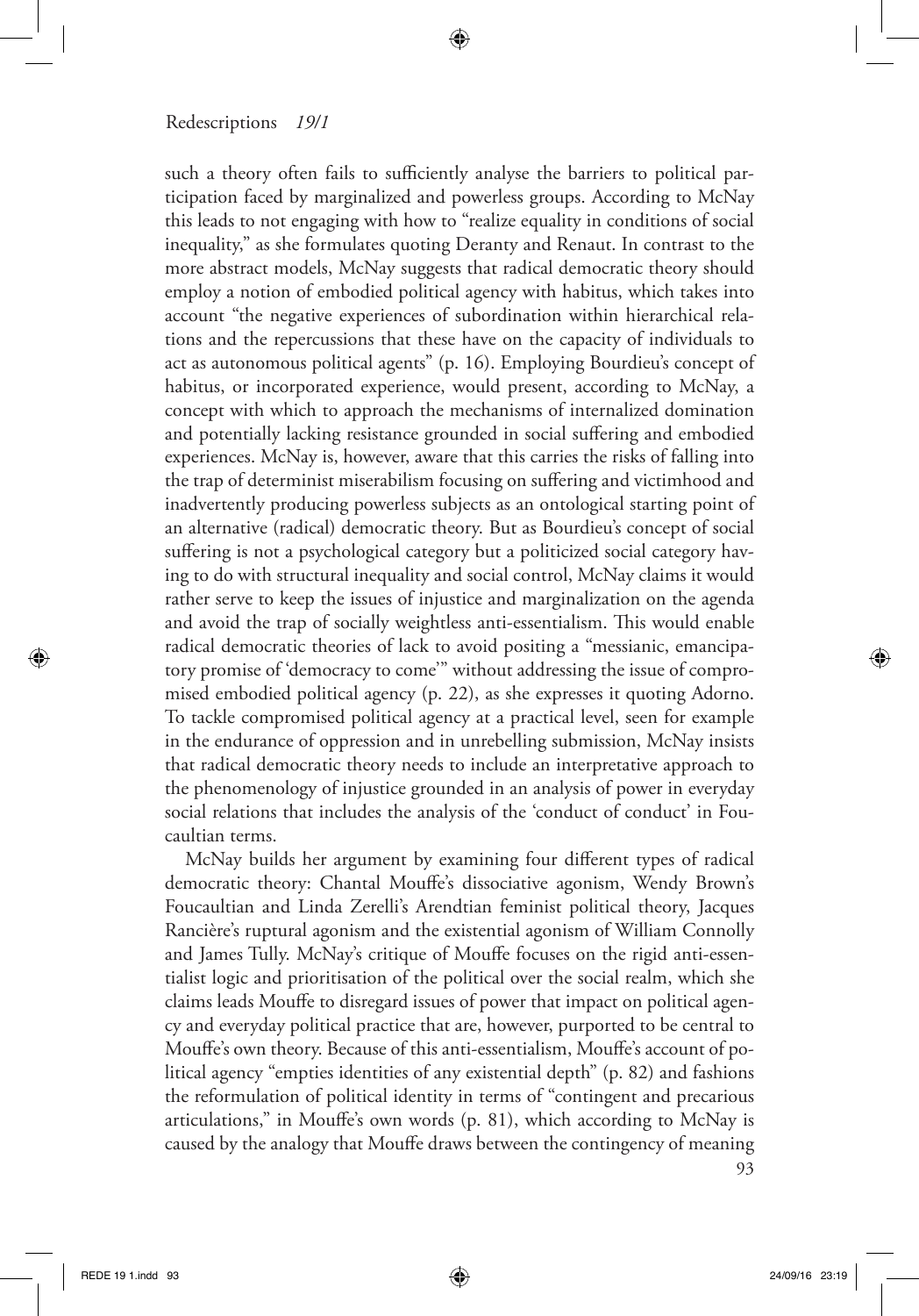and the contingency of socio-cultural frameworks. McNay also draws attention to the way that Mouffe uses Lacanian theory to explain the inevitability of emotional resistance, which McNay critiques for both its conceptualisation of emotions as something primal and subliminal (such as seen in 'populist movements') and for its assumption that resistance is as inevitable as antagonism.

⊕

Predictably McNay's critique of Zerilli's feminist theory focuses on her explicit desire to surpass the social level of identity and experience and, instead, preferring an imaginative political exercise of alternative world-building, which according to McNay leads to a "peculiarly abstract notion of agency as indeterminacy" (p. 115). Her critique of Brown focuses, firstly, on the common use of Foucault's criticism of phenomenology, naturalized identities and the confessional desire to speak the truth about one's essence, which by Brown and others is employed as an aversion of the analysis of the subjective experiences of victimhood and of the practices and embodied consequences of discrimination. McNay points to the notion, forwarded for example by Bickford, that the understanding of embodied experiences of marginalization as 'victimhood' and 'suffer-mongering' could be seen as a hostile backlash against identity politics and struggles for recognition by the dominant culture. Instead, McNay insists that subjective experiences could be included in the task of understanding how normalized and docile subjects are produced socially. Thirdly, McNay critiques the type of political agency assumed by feminist political theory and points to how both Zerilli and Brown assume that the indeterminate agency that they posit is essentially radical and rebellious to start with. Instead, she calls for a more substantive analysis of the effects of "depoliticizing governance of the self" by tackling practical identity and political agency issues in feminist theory (p. 131). In line with this, McNay asks us to consider "what kind of capacities must necessarily be attributed to citizens for them to be able to implement the perpetual self-critique that is a crucial part of Foucauldian ethical self-formation" (p. 111). That is, McNay diagnoses the problem of political agency more in terms of a lack of political consciousness of rights or lack of mobilization, which can be seen in the reluctance of women to view even sexual discrimination in terms of legal rights as Nielson's study showed, than as a matter of lacking consequentialness of the discourse of rights or of the politics of identity.

94 McNay's critique of Rancière logically focuses on his lack of conceptualising the social and of analysing power and his radical assumption of ontological equality. However, on the positive side she thinks that Rancière's notion of rare ruptural agonism in fact highlights the lack of rebellion and tacit normalization that, in McNay's view, undermine the agonist notion of perpetual resistance. Moving onto analysing Connolly's and Tully's ontologies of abundance, McNay points to their misframing of the issue of inequality as an issue of difference and to the optimism of their theories suggesting that a multitude

⊕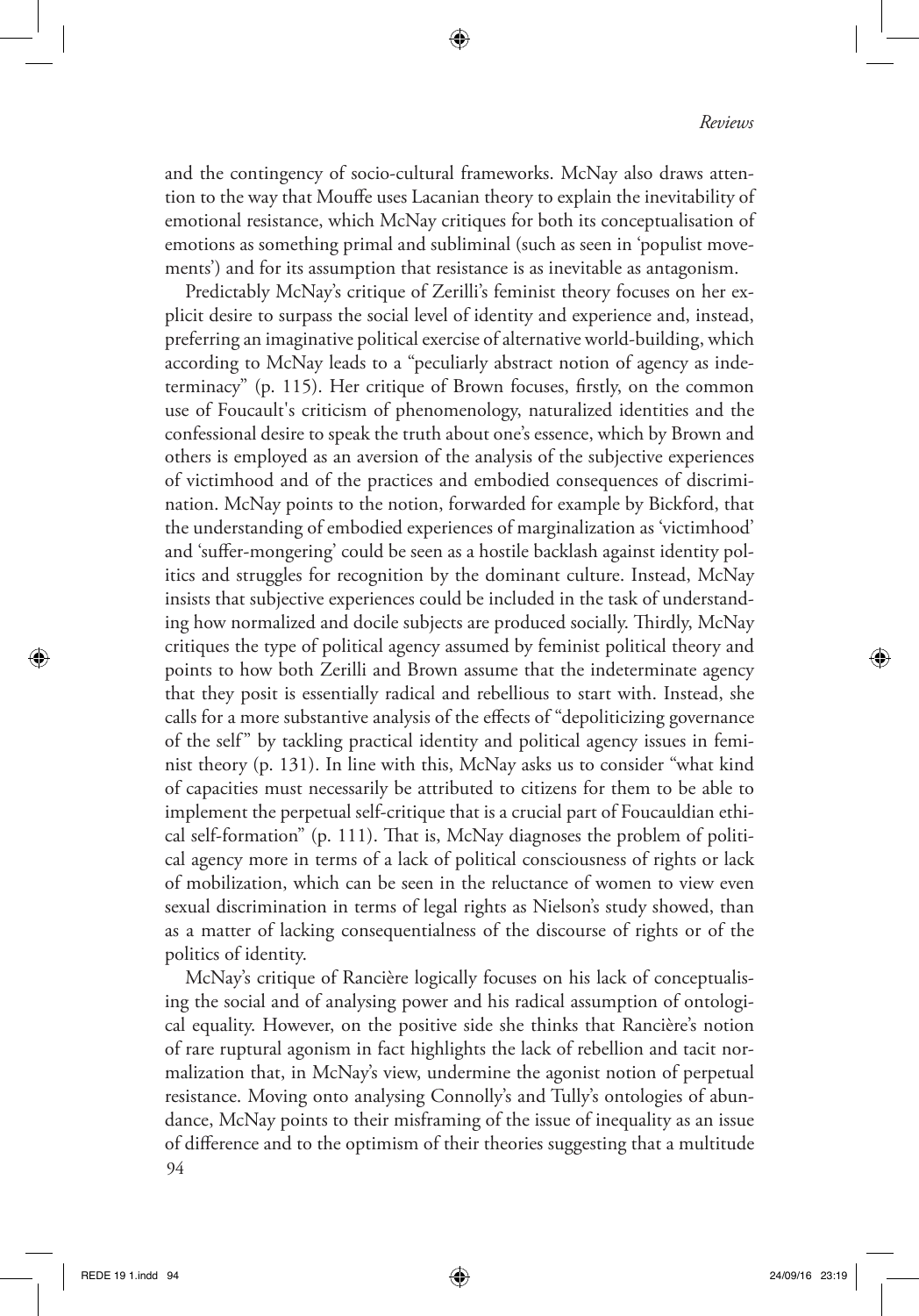#### Redescriptions *19/1*

of everyday struggles could easily execute a shift in rather established societal power relations. However, McNay admits that Connolly's vitalist approach portrays a more nuanced and less depoliticizing picture of the social and that Tully's more practice-oriented thinking on games of freedom for equality and justice is less restrictive in its preconditions of who can participate and how in such debates. In the end, however, McNay insists that Connolly's model of agonistic debate waters down the "conflictual nature of politics" and, like other theories relying on a demand for agonistic respect, it is "more compatible with a politics of reform than with radical social transformation" (p. 191). In addition, she points to Tully's similarly fundamental trust in the force of a dialogical model of speech, which she sees as underplaying "the effects of structural violence on disempowered groups" (p. 201).

⊕

### **Discussion**

⊕

McNay's critique is important in the sense that she draws attention to the way that the postulation of equal participatory capability, i.e. the way that political agents are imagined as having certain qualities and symbolic resources, can unintentionally perpetuate structural inequality. However, I cannot see how imagining that they do not have those resources could not have the same effect. Yet, what McNay's critique highlights is the gap between realities and abstract political theory, which McNay's wants to expose by positing the question about the kind of agent that is required by (post-structuralist) self-criticism or by floating identities. Whilst I do agree with McNay in that (radical) democratic theory often remains silent about those who do not 'reach the level' of political agency and, sometimes, participates in disciplining their political action as identity politics, 'populism' or Lacanian emotionalism, it is hard to see how this inequality could be approached through a phenomena of social suffering without positing an equally problematic 'messianic, emancipatory promise of empowered political agency to come.'

The positing of an equal political agency could be understood as self-defeating for radical democratic theory, as McNay suggests. However, as the traditional response to lacking "political virtuosity and articulacy" (p. 111) has often focused on the improvement of the marginalized formulated as a policy of empowerment, i.e. in a policy of making subjects of equal quality, one must also ask about McNay's prescriptive normative goal of diagnosing inequality of symbolic resources and her strategy of treating internalized powerlessness. It remains unclear whether she envisions her disclosing critique in terms of speaking for the subaltern, in which case the subaltern needs to be able to recognize him/herself in the account of social suffering or his/her interests in the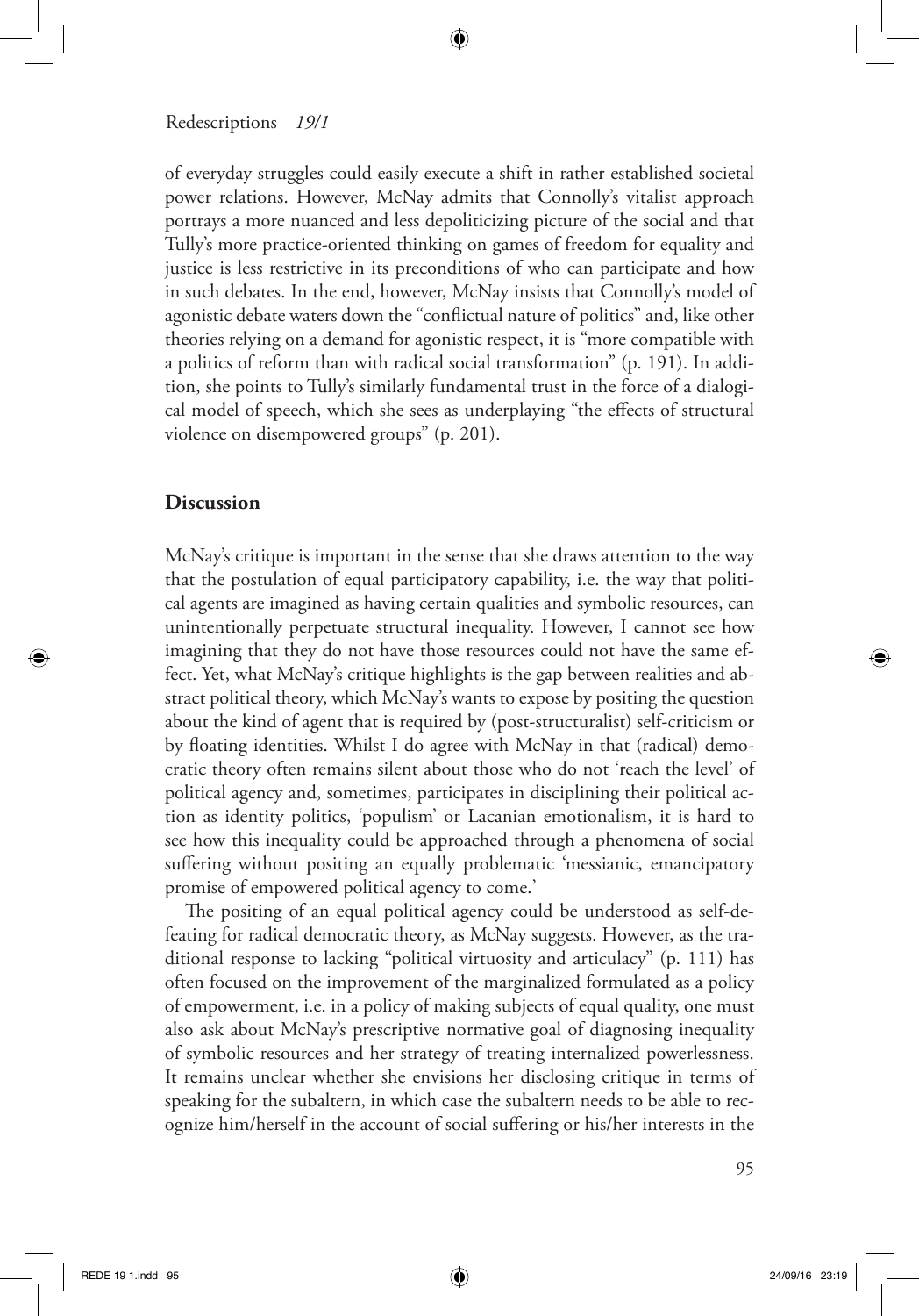notions of justice employed, or in terms of empowering the unresourceful socially suffering subject. In light of this, the assumption of equal agency is an understandable shortcut when dealing with the abstract theory: the anti-essentialism and the primacy of freedom are both programmatic and functional as marginalized 'essences' are too numerous to count and their interests often antagonistic to each other. Even as McNay concedes that there is a strategic reason for this anti-essentialism, she does not see it as preventing an engagement with the phenomenology of social suffering.

⊕

However, I am not convinced that turning away from the ontology of the political towards the phenomenology of lived experience is conducive to modelling democracy, which is why, despite her claim of not doing this, McNay's critique comes close to being a wish for radical democratic theory to be something that it is not. McNay in fact concedes to this by calling for a "problemrather than model-oriented" (radical) democratic theory that deals with praxis (p. 214). However, whilst I agreed, as McNay suggests, that certain types of experiences of suffering accumulate or happen more to others than to some, it cannot be ignored that social suffering leads to any number of internalized or *externalized* consequences – a point which McNay chooses to ignore – in terms of (political) agency having to do with withdrawal, avoidance, assertion, defensiveness, radicalization, aggression or even violence etc. that are all conditioned by the political and social context. If the intention is to avoid positing an empty general category of socially suffering human ontology, this type of enquiry necessitates empirical and strategic political action research, if not social psychology, because such approach necessarily is a study of the contextual and the emergent, unless it wants to become another type of alternative worldbuilding, a litany of speculation about what some suffering people somewhere experience – not that this type of research could not have a function to play. McNay is well aware of the strawman effect, which is evidenced by her own constant critique of radical democratic theorists for ignoring a range of other types of inequality or suffering when they try to engage with the practical aspects social power relations and democracy. However, I do agree with McNay that less atemporal and less abstract research is needed, but I doubt it would be political philosophy. Therefore, I would insist that it is because of the diversity of the marginalized and because of the diversity of the reactions to social suffering that the abstract conceptualisation of agonism is overall conducive to resignifying democracy.

96 Resignification of equality or political participation, however, is another matter, but in this respect I do not find McNay's argument anymore reassuring than the formulations of the radical democrats. Whilst radical democrats limit their account of what democracy can include by picturing a rational, equal and capable political agent committed to agonistic respect as a form of civility, McNay posits a suffering agent that comes perilously close to picturing a

⊕